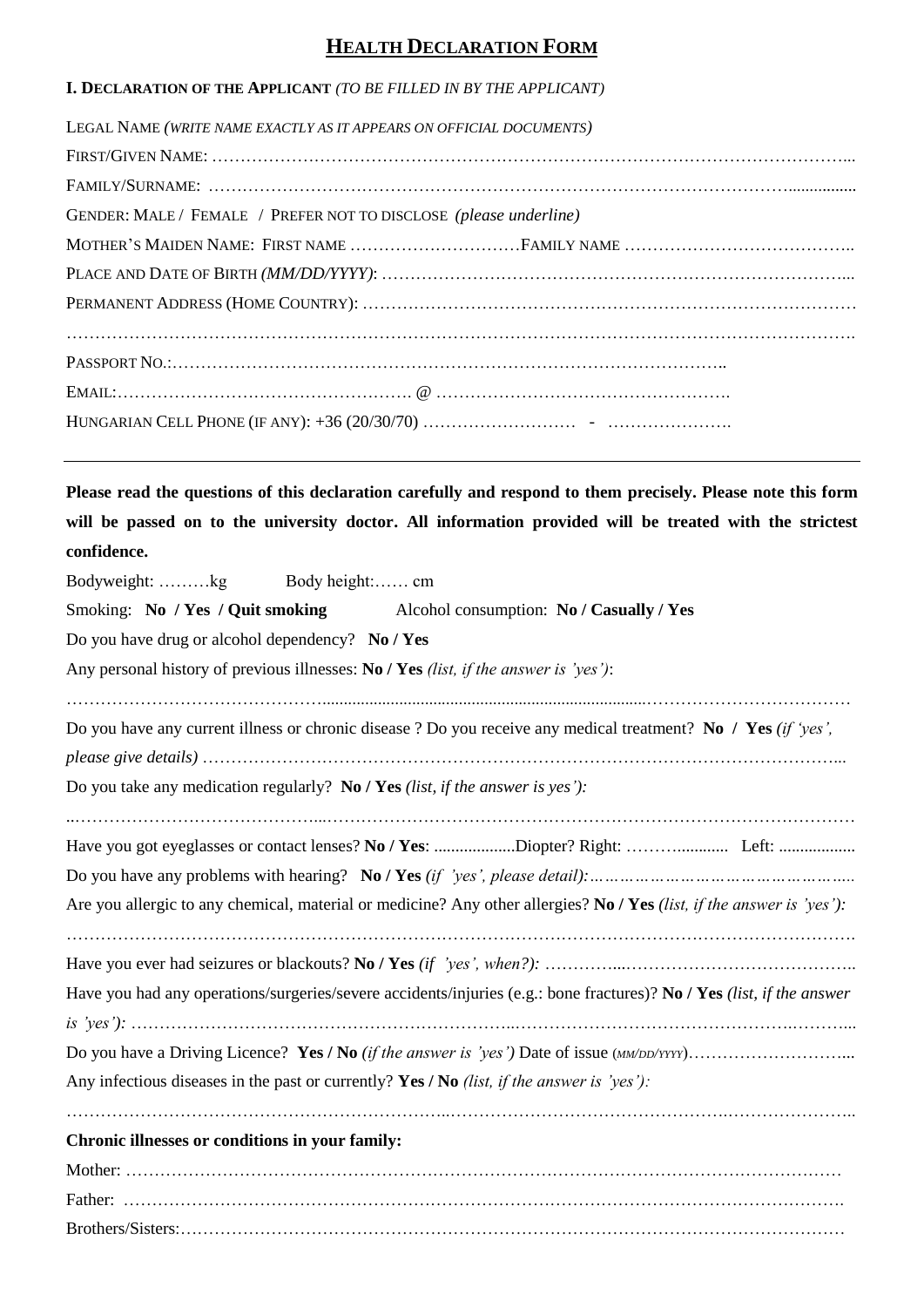# **Please, tick**  $(\sqrt{})$  the appropriate box below:

| Have you been vaccinated against <b>Hepatitis B</b> ?                                                                       |  |  |  |  |  |
|-----------------------------------------------------------------------------------------------------------------------------|--|--|--|--|--|
| $\Box$<br>N <sub>o</sub><br>$\Box$                                                                                          |  |  |  |  |  |
|                                                                                                                             |  |  |  |  |  |
|                                                                                                                             |  |  |  |  |  |
| Have you suffered from <b>Morbilli (measles)</b> ?                                                                          |  |  |  |  |  |
| No.<br>$\Box$                                                                                                               |  |  |  |  |  |
| Have you been vaccinated against <b>Morbilli</b> (measles)?                                                                 |  |  |  |  |  |
| $\Box$<br>$\Box$<br>N <sub>0</sub>                                                                                          |  |  |  |  |  |
| * indicated as measles or MMR vaccines in the vaccination card / immunization records                                       |  |  |  |  |  |
|                                                                                                                             |  |  |  |  |  |
| Have you suffered from Rubella (German measles)?                                                                            |  |  |  |  |  |
| $\Box$<br>No                                                                                                                |  |  |  |  |  |
| Have you been vaccinated against Rubella (German measles)?                                                                  |  |  |  |  |  |
| $\Box$<br>N <sub>o</sub><br>$\Box$                                                                                          |  |  |  |  |  |
| * indicated as MMR vaccines in the vaccination card / immunization records                                                  |  |  |  |  |  |
|                                                                                                                             |  |  |  |  |  |
| Have you suffered from <b>Varicella</b> (chickenpox)?                                                                       |  |  |  |  |  |
| <b>No</b><br>$\Box$                                                                                                         |  |  |  |  |  |
| Have you been vaccinated against Varicella (chickenpox)?                                                                    |  |  |  |  |  |
| $\Box$<br><b>No</b><br>$\Box$                                                                                               |  |  |  |  |  |
|                                                                                                                             |  |  |  |  |  |
| Have you suffered from coronavirus infection (COVID-19 disease)?                                                            |  |  |  |  |  |
| $\overline{N}$<br>$\Box$                                                                                                    |  |  |  |  |  |
| Have you been vaccinated against coronavirus (Sars-CoV-2)?                                                                  |  |  |  |  |  |
| $\Box$<br>No<br>$\Box$                                                                                                      |  |  |  |  |  |
|                                                                                                                             |  |  |  |  |  |
| Vaccination is compulsory for students partaking in clinical practices, therefore it is highly recommended that prospective |  |  |  |  |  |
| students are vaccinated against coronavirus in their country of residence / before their arrival to Szeged, Hungary!        |  |  |  |  |  |
| Vaccination Certificate must be attached!                                                                                   |  |  |  |  |  |
|                                                                                                                             |  |  |  |  |  |

I CERTIFY THAT ALL THE ABOVE-MENTIONED INFORMATION AND ANY OTHER SUPPORTING MATERIALS - ARE FACTUALLY TRUE, AND HONESTLY PRESENTED, AND THAT THESE DOCUMENTS WILL BECOME THE PROPERTY OF THE INSTITUTION TO WHICH I AM APPLYING AND WILL NOT BE RETURNED TO ME. I UNDERSTAND THAT I MAY BE SUBJECT TO DISCIPLINARY ACTION, SHOULD THE INFORMATION I HAVE CERTIFIED BE FALSE.

STUDENT'S SIGNATURE:…………………………………… PLACE AND DATE:……………………….................

# **II. CHECKLIST OF MEDICAL TESTS:**

*(MM/DD/YYYY)*

The University of Szeged, Albert Szent-Györgyi Medical School/ Faculty of Dentistry/Pharmacy/Health Sciences and Social Studies requires the following medical documents after acceptance as attachments of this form **in a closed envelope**:

#### ❑ **The following three serological tests for Hepatitis B:**

- **1. Hepatitis B surface antigen (HBsAg) blood test (paper-based result)**
- **2. Hepatitis-B surface antibody blood test (anti-HBs)**
- **≥10 mIU /ml is acceptable if under 10 mIU/ml a booster shot is needed)** (paper-based result)
	- **3. Hepatitis-B core antibody (anti-HBc) blood test** (paper-based result)
- ❑ **Hepatitis B vaccination (3 shots required) proved by the copy of the Vaccination Card / Immunization Records**
- □ **Hepatitis C blood test** (paper-based result)
- ❑ **HIV blood test** (paper-based result)
- ❑ **Measles (morbilli) IgG antibody blood test** (laboratory evidence of measles immunity)

In lack of immunity one shot of MMR vaccine is needed (copy of the vaccination certificate must be attached)

- ❑ **Copy of your Vaccination Card\* or Immunization Records\* (incl. childhood vaccinations) issued by your GP**
- □ **Copy of your Coronavirus Vaccination Certificate** (must contain the details of all doses received)
- ❑ **Chest X-ray (Paper-based English language written result** is required. CD/X-ray film is NOT needed.)

❑ **Paper-based result of BLOOD test** (glucose; liver function: AST, ALT, GGT, ALP, bilirubin; renal function: creatinine,

BUN; complete blood count with differential) **and URINEANALYSIS result** 

**The above listed documents and medical test results must be in ENGLISH language with the student's NAME (in Latin alphabet) and the DATE of the examination (acc. to Gregorian Calendar) displayed, stamped and signed by the physician who issued them. Failing to submit the required medical documents you might be banned from registration.**